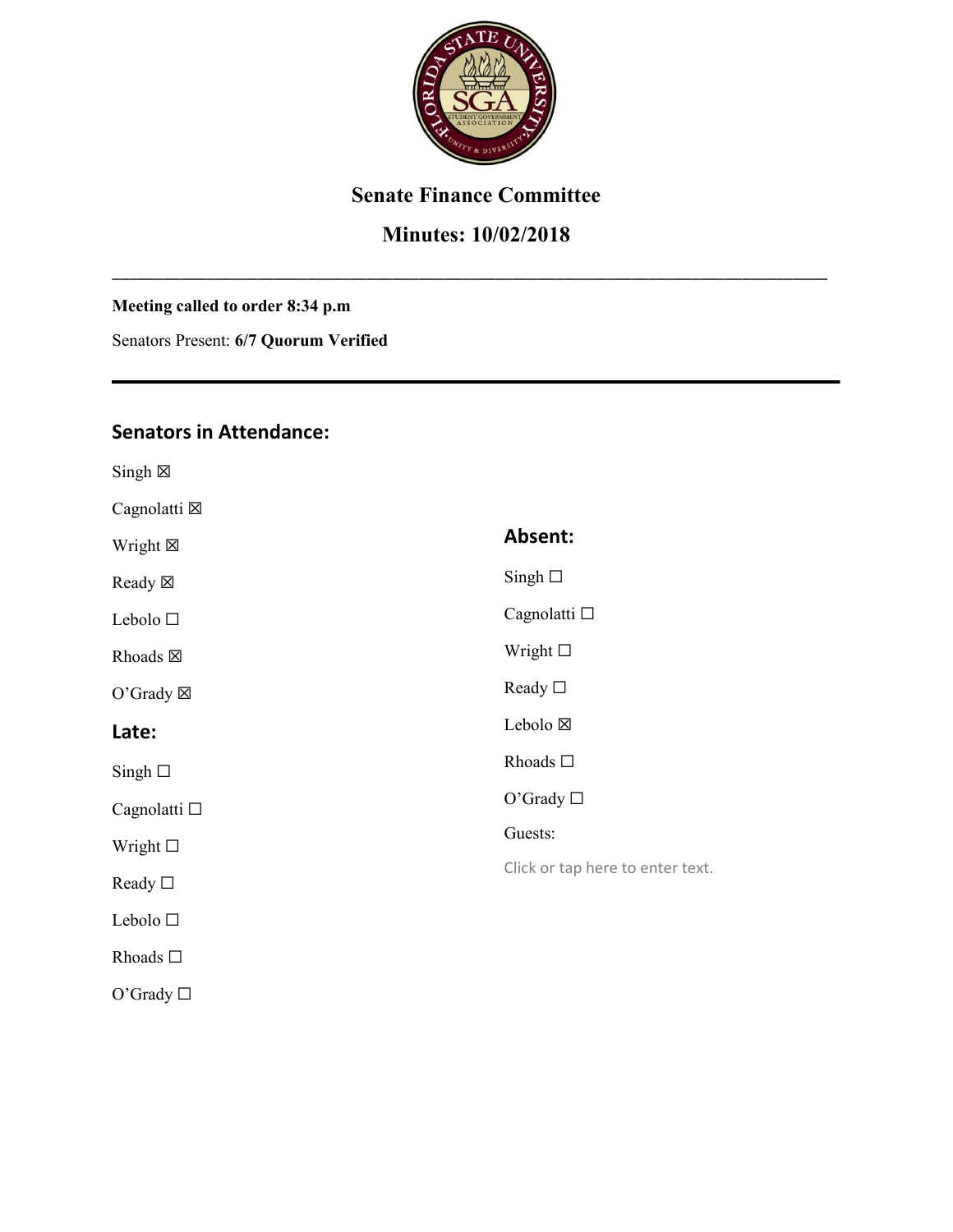# **Agenda:**

## **RTAC Requests –**

# **Minority Association of Pre-Medical Students (MAPS)**

RTAC decided to fund in the amount of \$1540.

Senator Rhoads moves to fund Minority Association of Pre-Medical Students in the amount of \$2166. Senator O'Grady seconds.

### **Vote**

Senator(s):

Singh: Yea ⊠ Nay □ Abstain □

Cagnolatti: Yea ⊠ Nay □ Abstain □

Ready: Yea ⊠ Nay □ Abstain □

Rhoads: Yea ⊠ Nay □ Abstain □

O'Grady: Yea ⊠ Nay □ Abstain □

The motion passed.

Finance Committee amended RTAC's decision and decided to fund the request for \$2166.

## **Eta Sigma Delta**

RTAC decided to fund in the amount of \$1411.

Senator Singh moves to table the request.

Senator O'Grady seconds.

### **Vote**

Senator(s):

Singh: Yea  $\boxtimes$  Nay  $\Box$  Abstain  $\Box$ 

Cagnolatti: Yea ⊠ Nay □ Abstain □

Ready: Yea ⊠ Nay □ Abstain □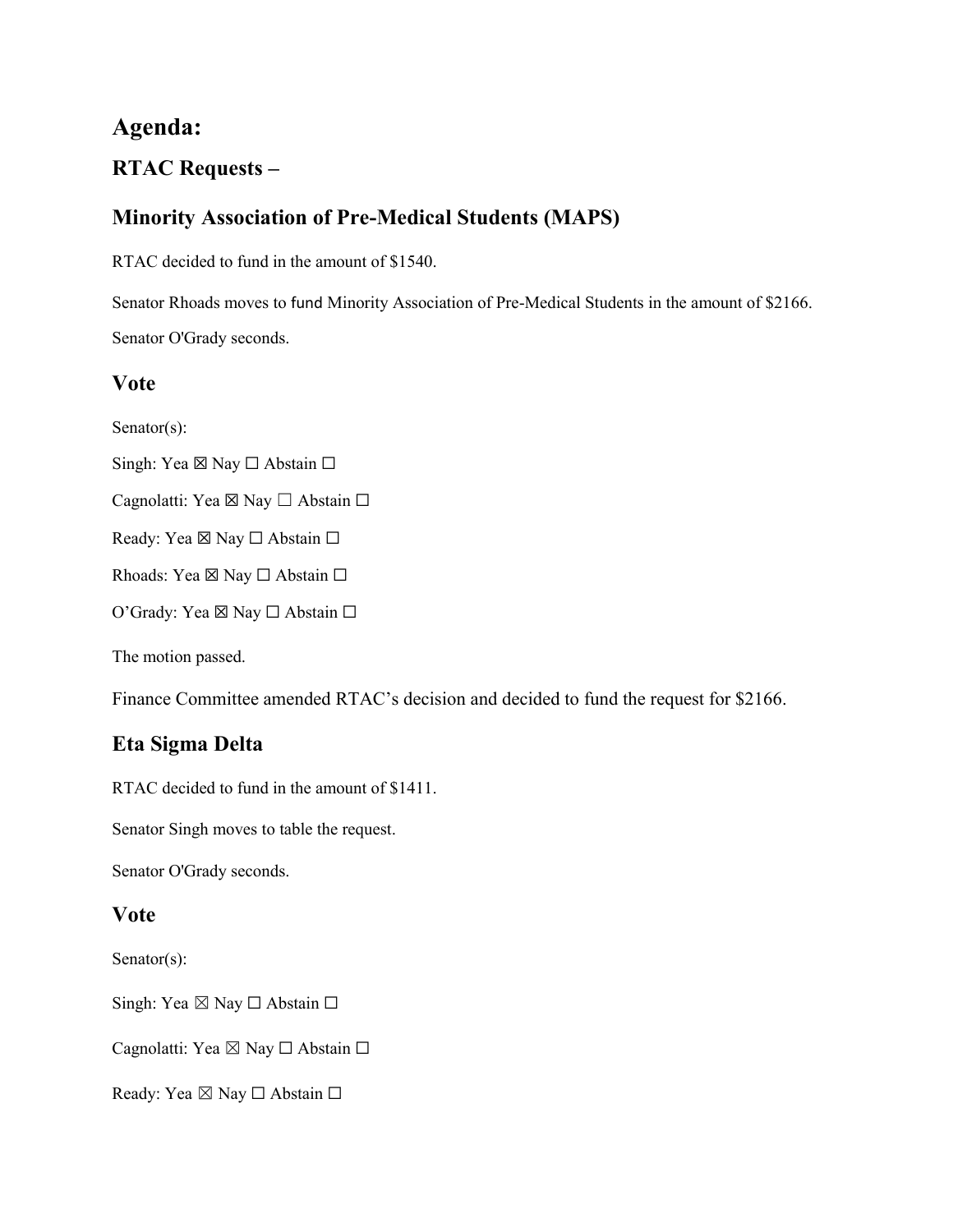Rhoads: Yea ⊠ Nay □ Abstain □

O'Grady: Yea ⊠ Nay □ Abstain □

The motion passed.

Finance Committee Tabled RTAC's decision and decided to table the request for \$1411.

### **The Running Club**

RTAC decided to fund in the amount of \$504.

Senator O'Grady moves to fund The Running Club in the amount of \$504.

Senator Rhoads seconds.

#### **Vote**

Senator(s):

Singh: Yea  $\boxtimes$  Nay  $\Box$  Abstain  $\Box$ 

Cagnolatti: Yea ⊠ Nay □ Abstain □

Ready: Yea ⊠ Nay □ Abstain □

Rhoads: Yea ⊠ Nay □ Abstain □

O'Grady: Yea ⊠ Nay □ Abstain □

The motion passed.

Finance Committee passed RTAC's decision and decided to fund the request for \$504.

#### **National Association for Music Education**

RTAC decided to fund in the amount of \$936.

Senator O'Grady moves to fund National Association for Music Education in the amount of \$936.

Senator Cagnolatti seconds.

#### **Vote**

Senator(s):